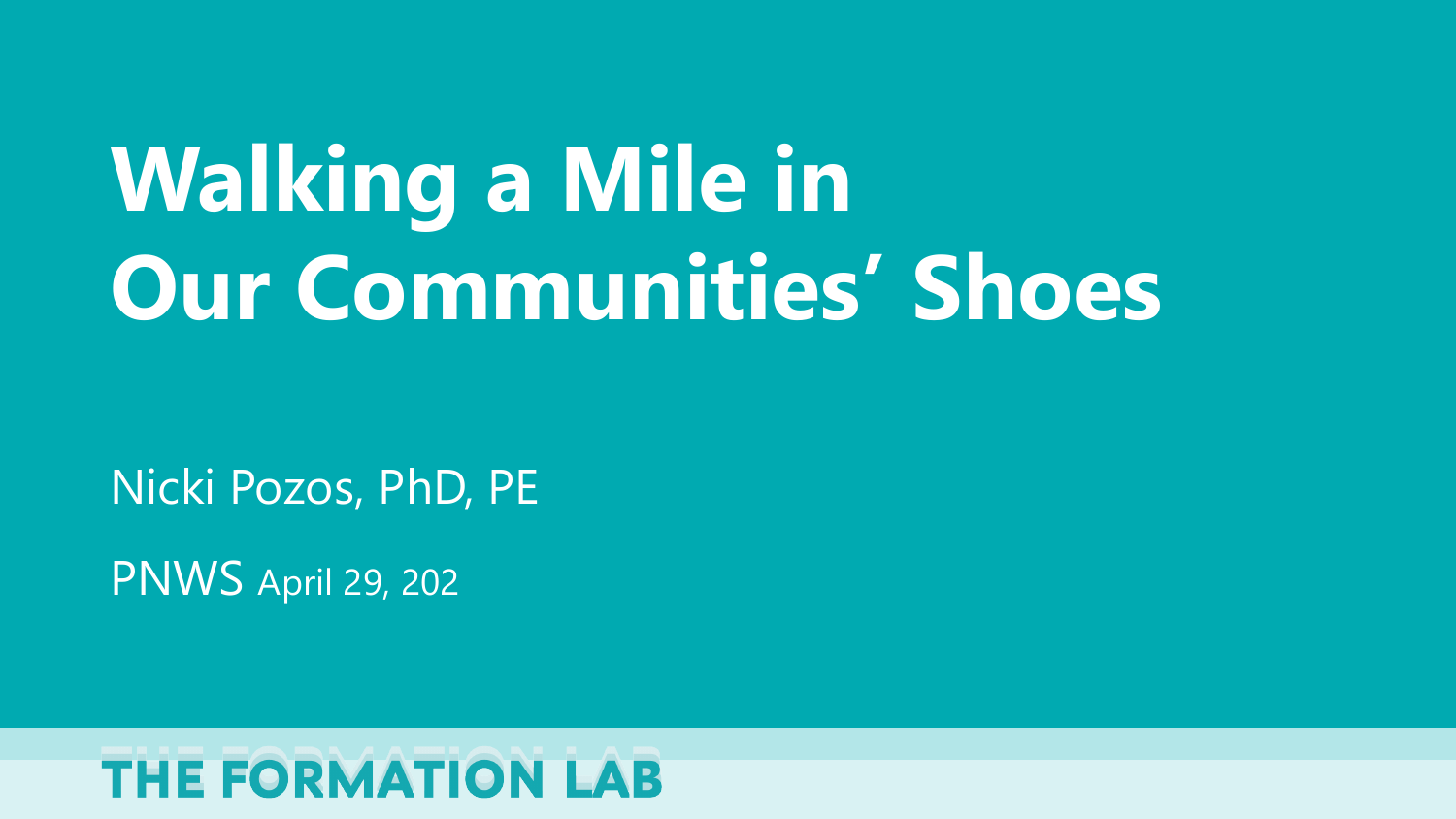What role do utilities have in creating a more equitable world?

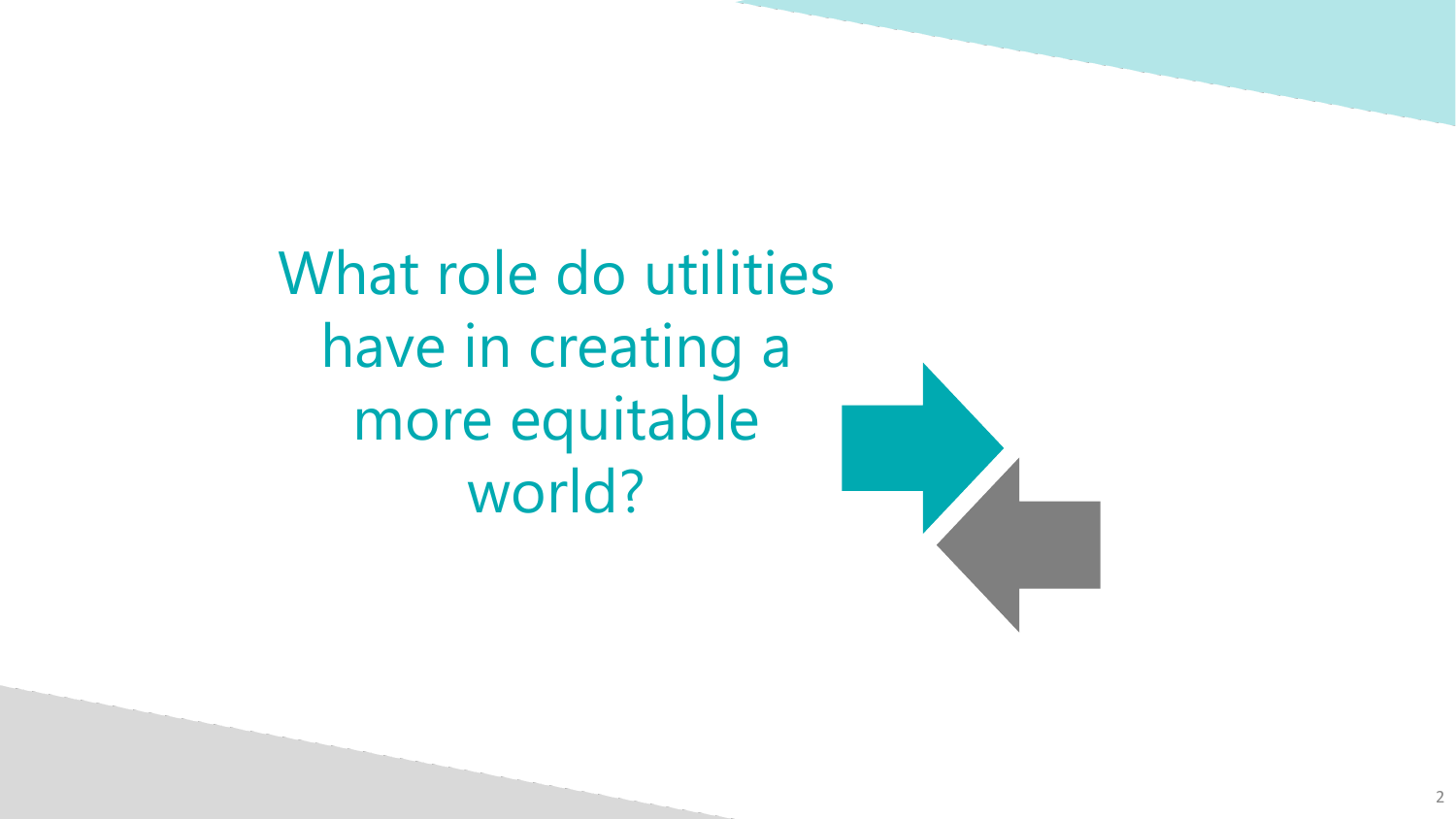Utility Level of Service (5-year storm event)



# ? The lived experience of the people we serve

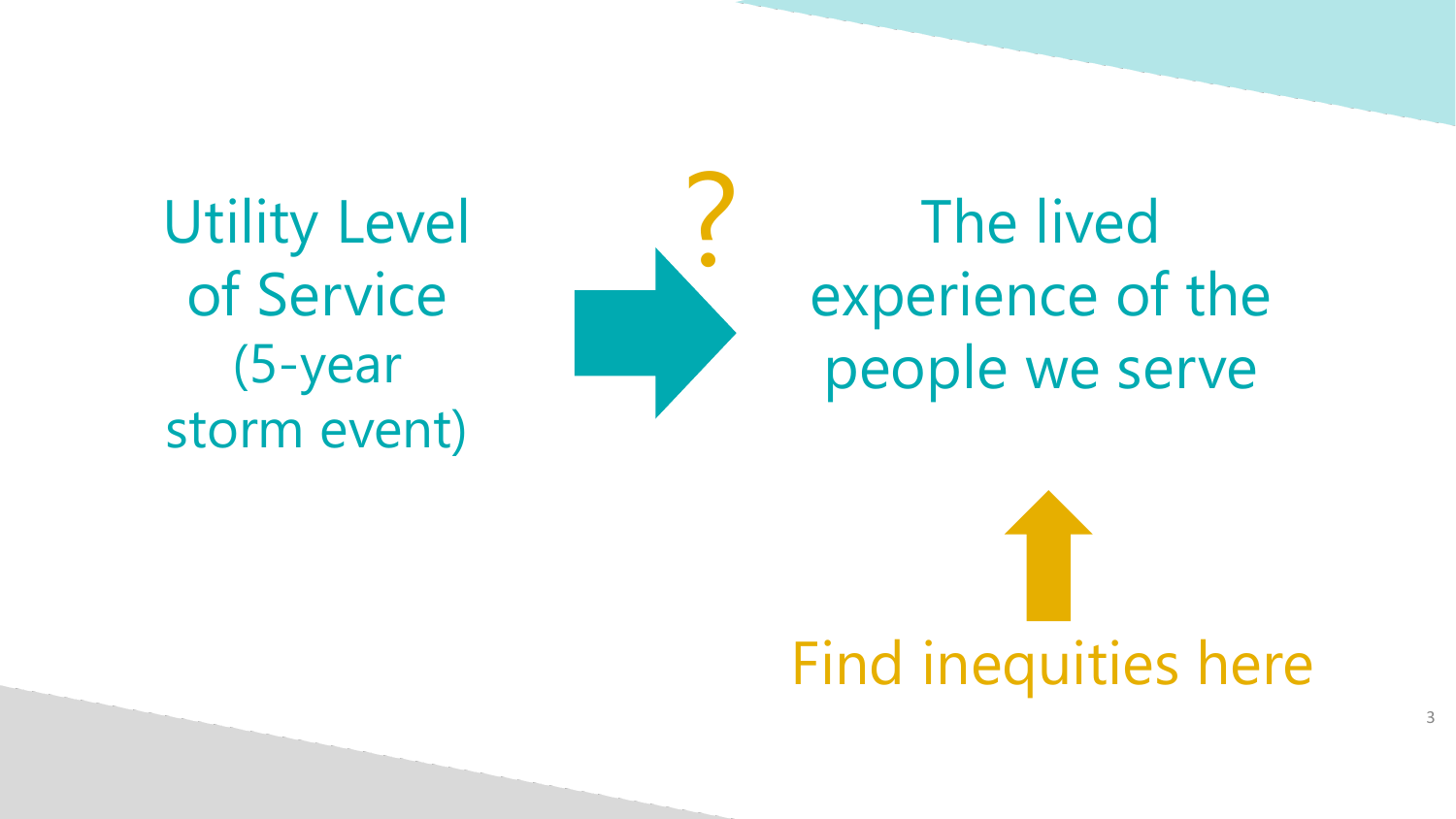#### We are limited by our experiences **+**

It's a muscle we haven't developed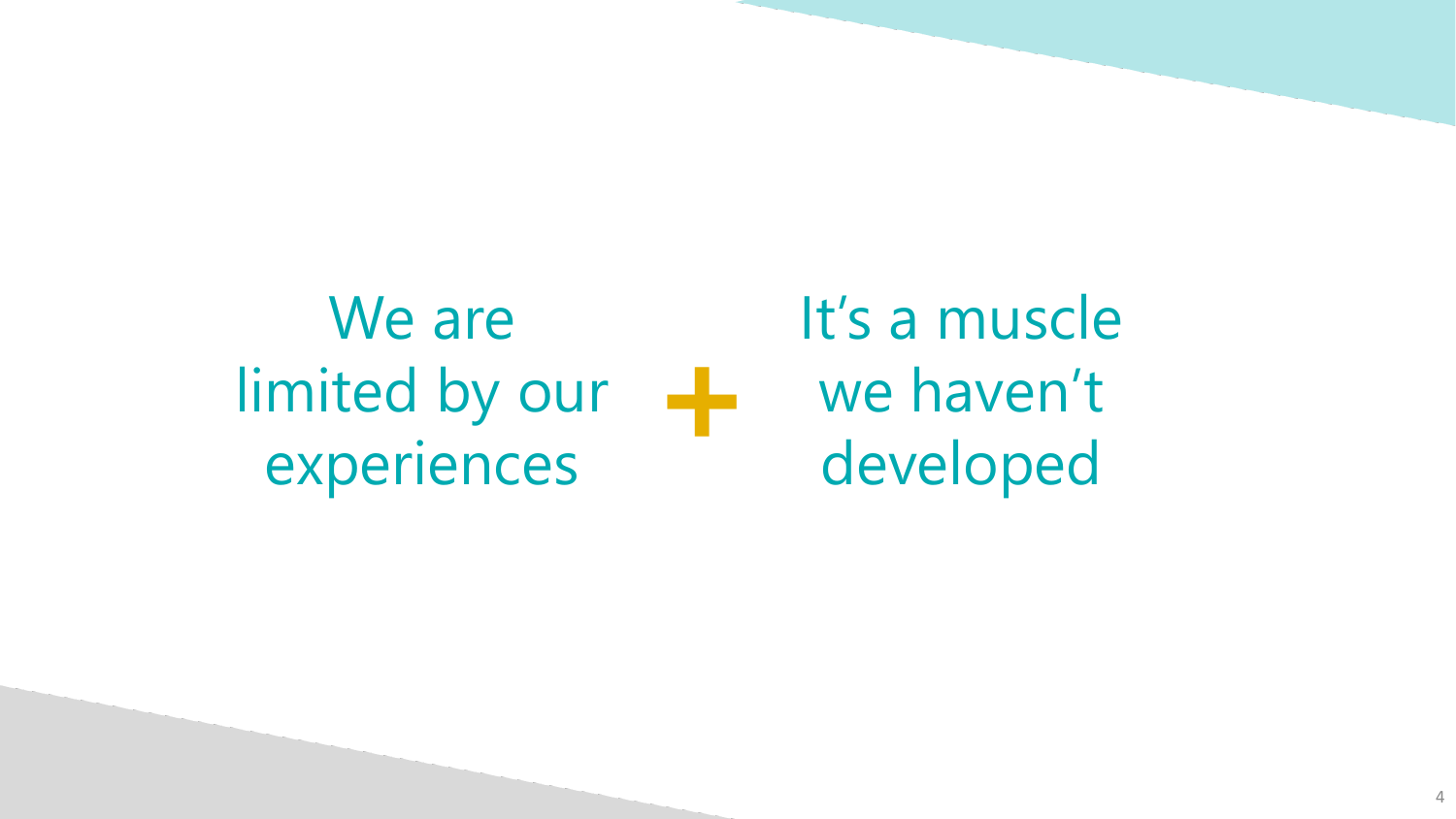## Today we are going to exercise that muscle and explore lived experience





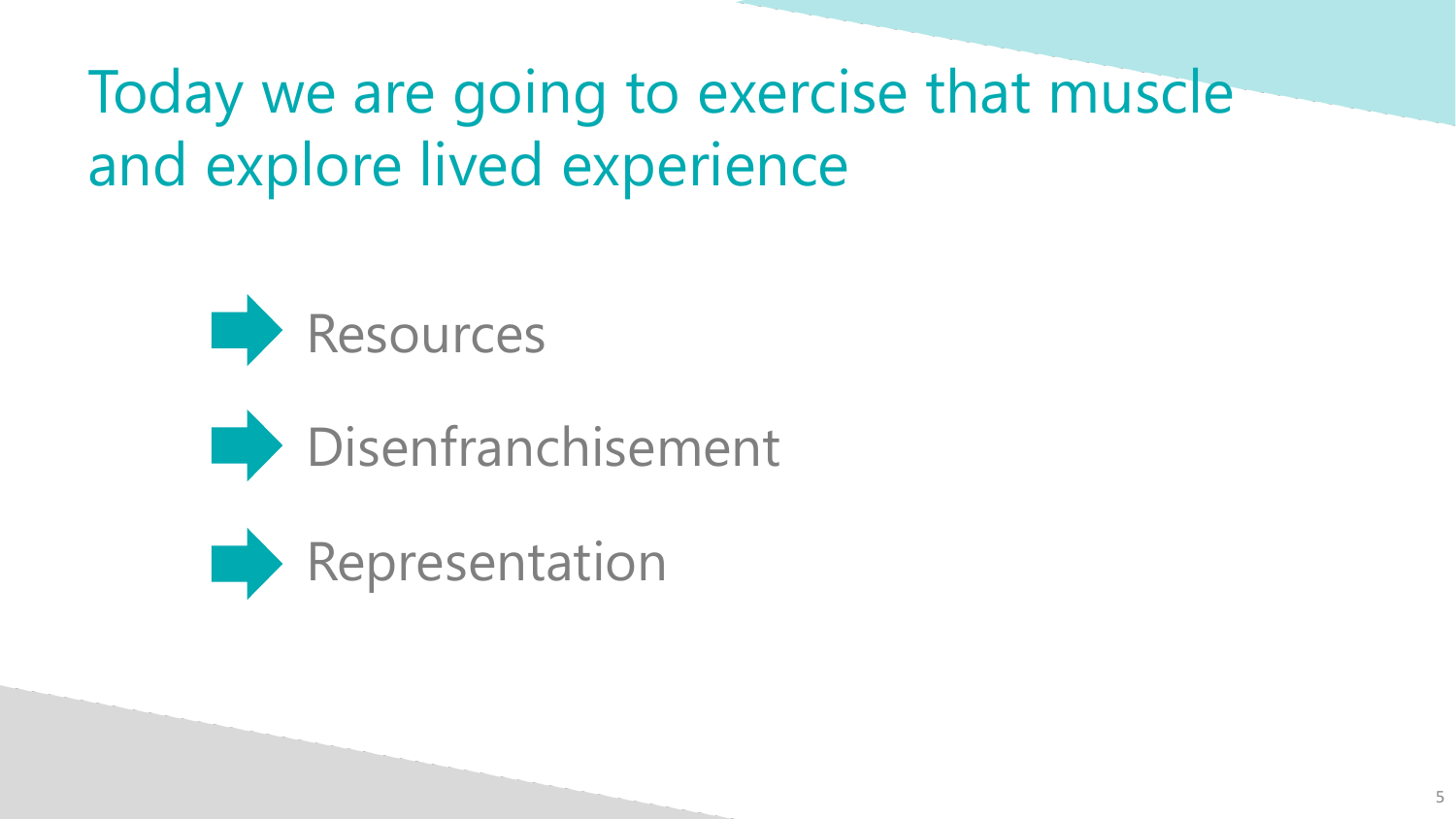



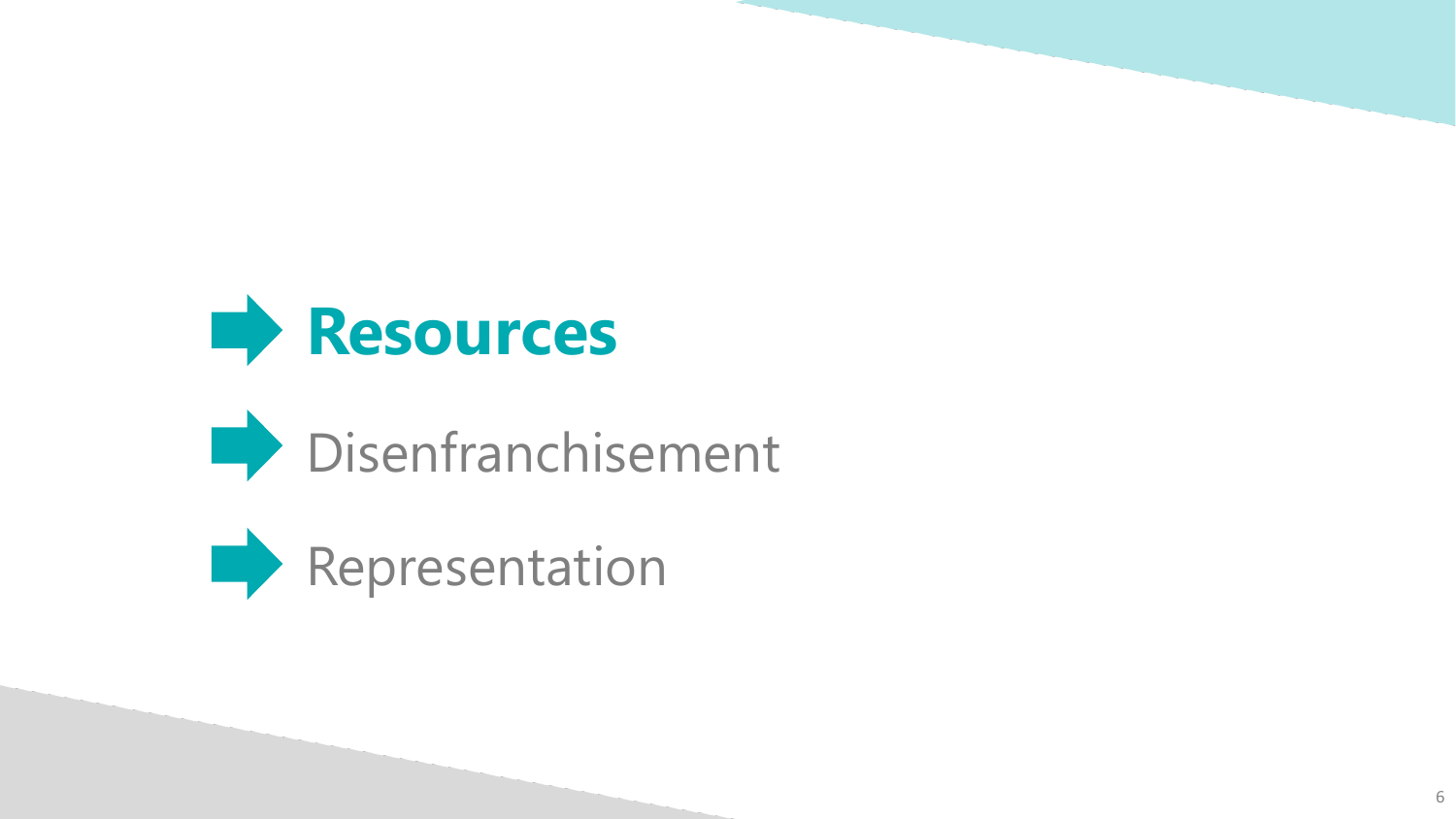You come home from work to find 3 inches of sewage in your basement.

What do you do?

Resources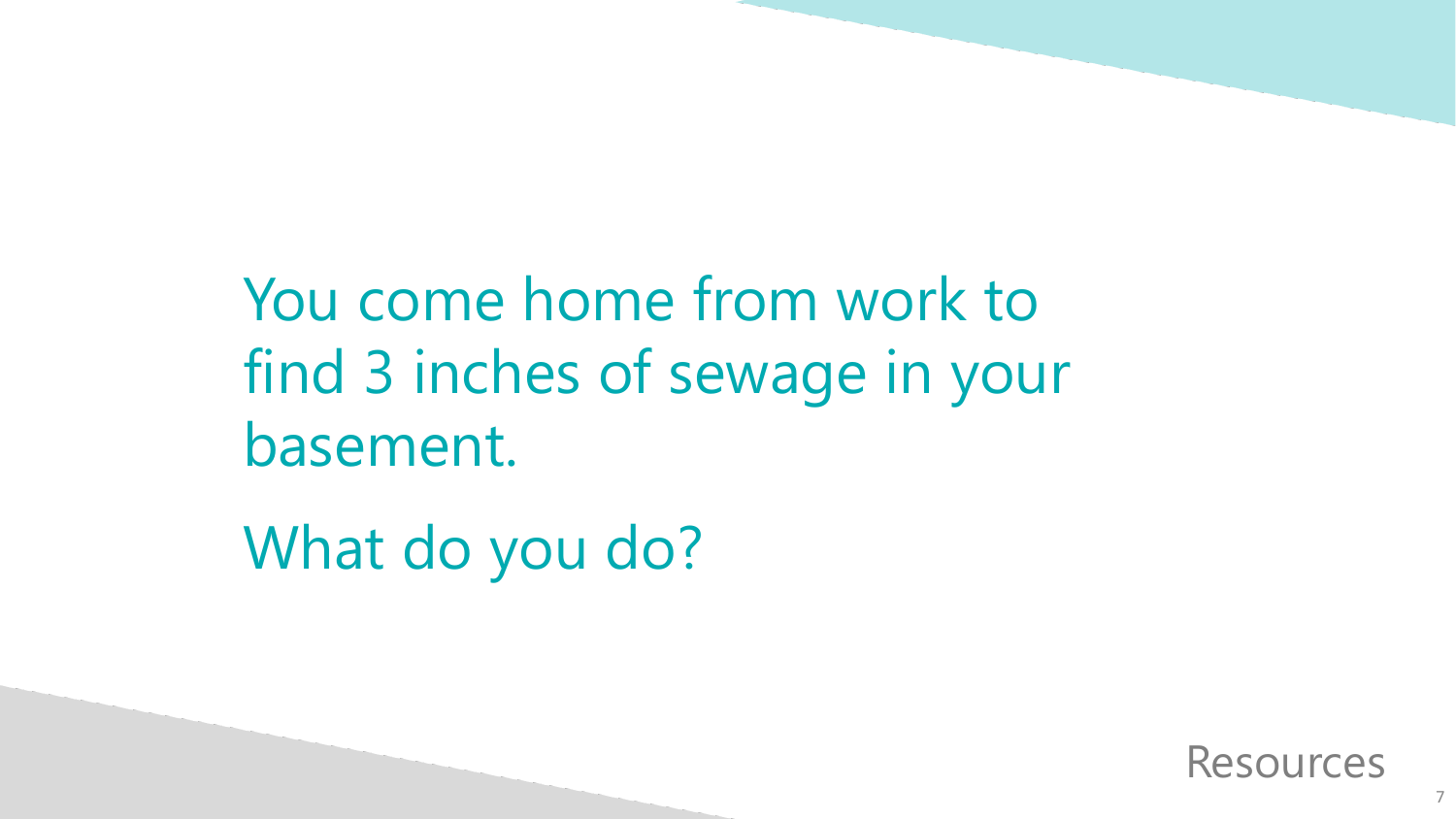#### Our systems are built on assumed access to resources

- $\checkmark$  Bank account with some "float"
- Credit card
- $\sqrt{ }$  Access to the internet
- $\checkmark$  Access to a vehicle
- $\checkmark$  Address to receive mail



- Ability to manage and track information
- $\checkmark$  Ability to manage appointments and deadlines
- $\checkmark$  Ability to communicate effectively in writing and in person

**Resource** 

 $\mathbf C$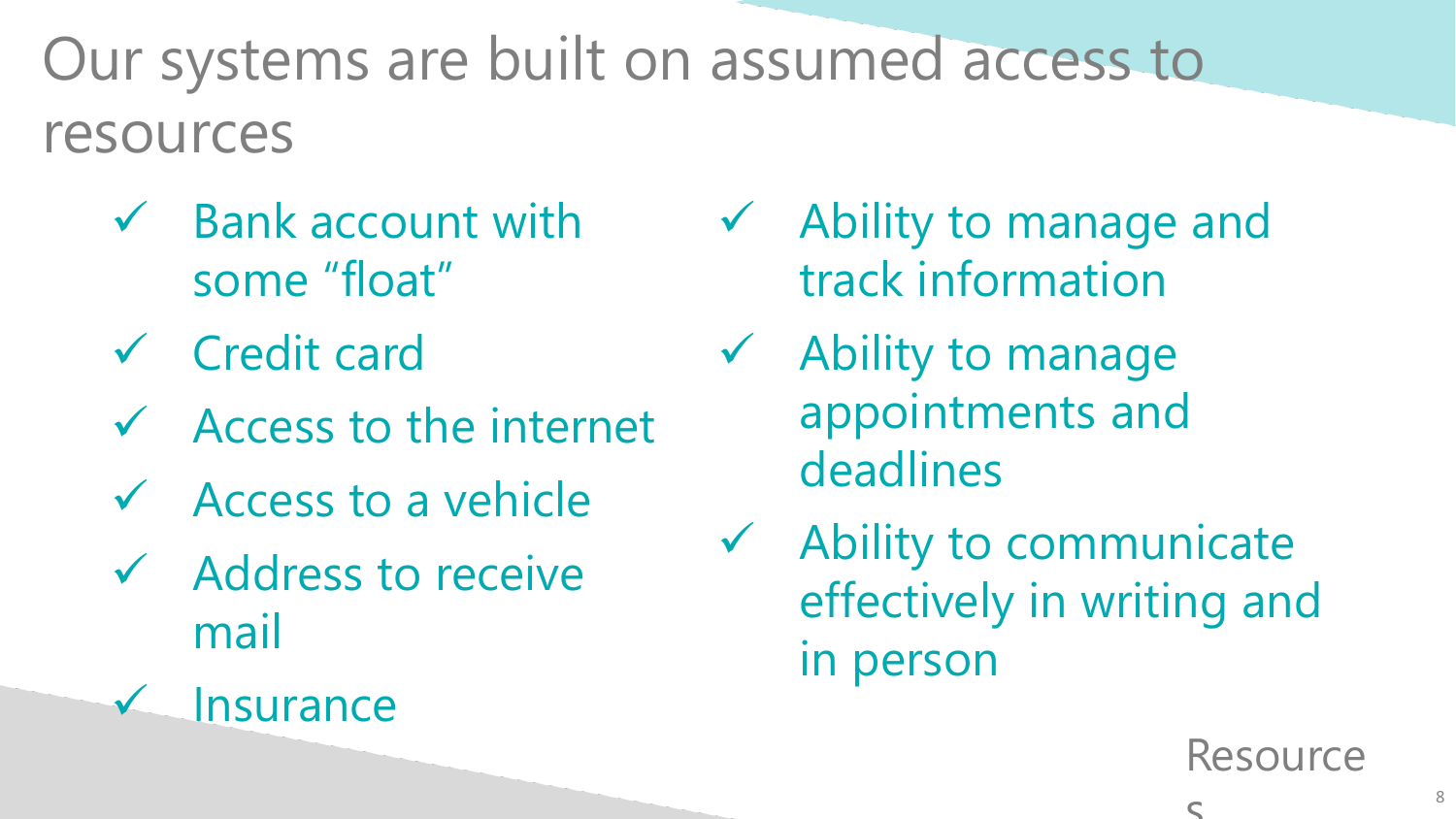#### Even one missing link makes a big difference

You have insurance, but…

You don't have money to pay upfront for the hotel you will be reimbursed for

You don't have a car – so you can't get your kids from the hotel to their school

You can't find the name of your insurance company

So what do people who lack resources do?

**Resource** 

 $\mathbf C$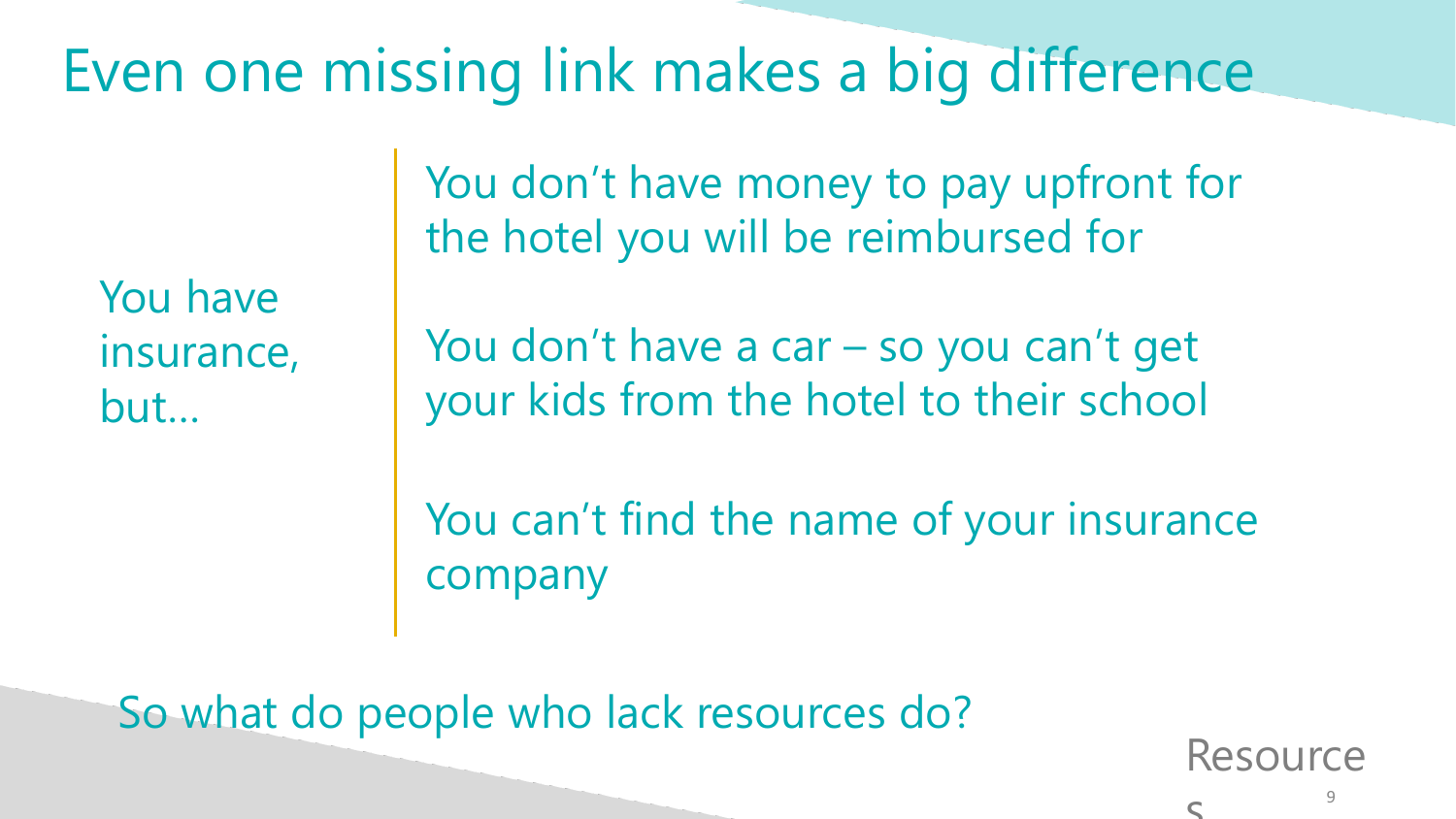Resources are one reason why we can do something the same (equally) in two different neighborhoods, yet still have inequitable incomes.

Whenever infrastructure fails, it creates inequities.

Resource

 $\subset$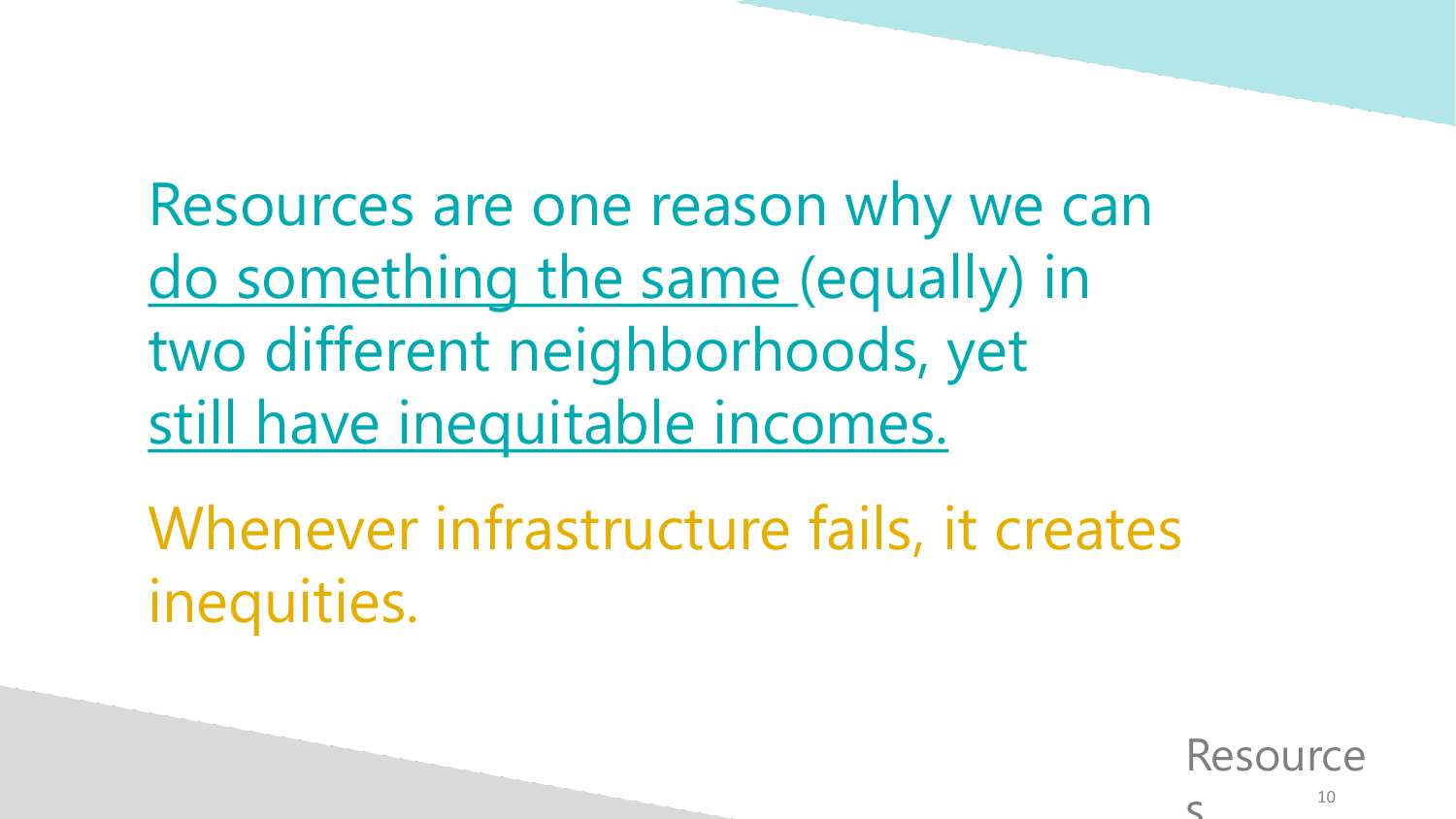Exploring lived experience



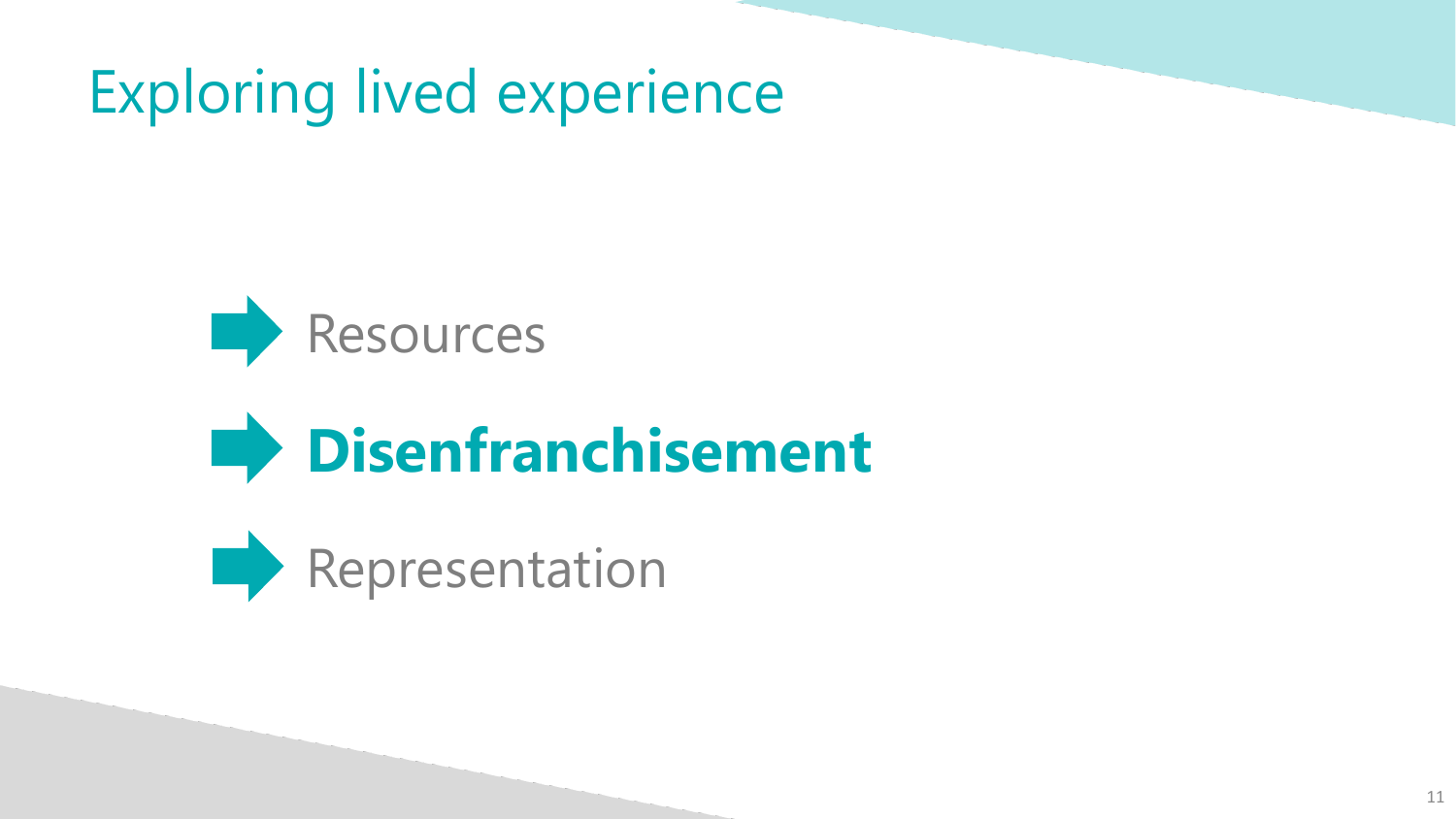Definition of Disenfranchisement: To deprive of a legal right, or some privilege or immunity.

In equity, often used to refer to a loss of power and belonging.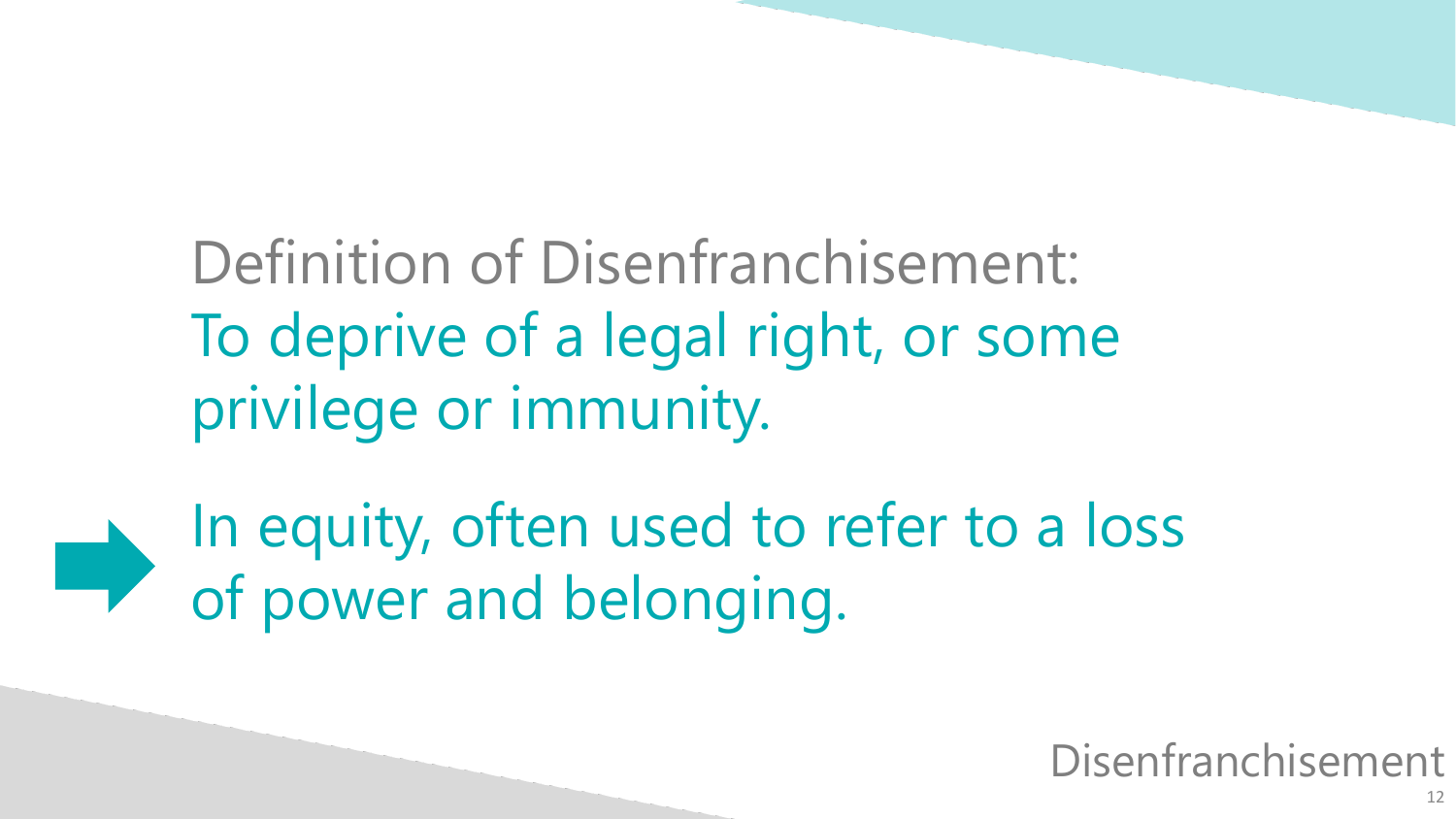## Why?

- When people have water quality problems, why do only some of them call the City?
- Why will so many people not show up to public meetings, even if a project will affect them?
- How can well off people think the water in a community is the best in the country, while low-income people are afraid to drink it?
- The majority of rent assistance provided by the federal government has been left on the table – why aren't people asking for the money when there are so many that need it?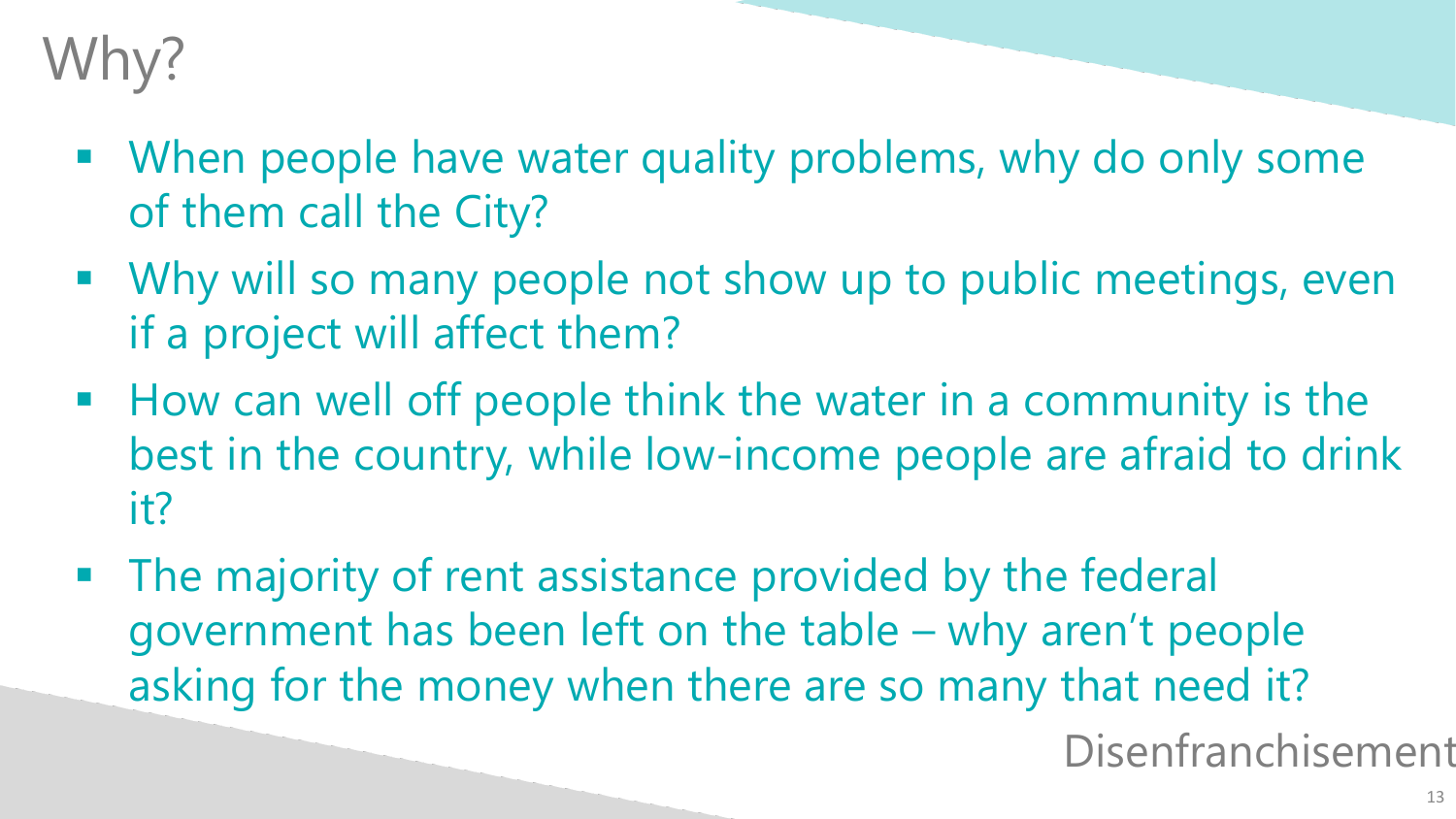From a utility level of service perspective, we are offering services equally to all all the way the services are being used is not equal, even if we could eliminate other barriers

Many of our customers just don't trust government (for good reason) —and that distrust is increasing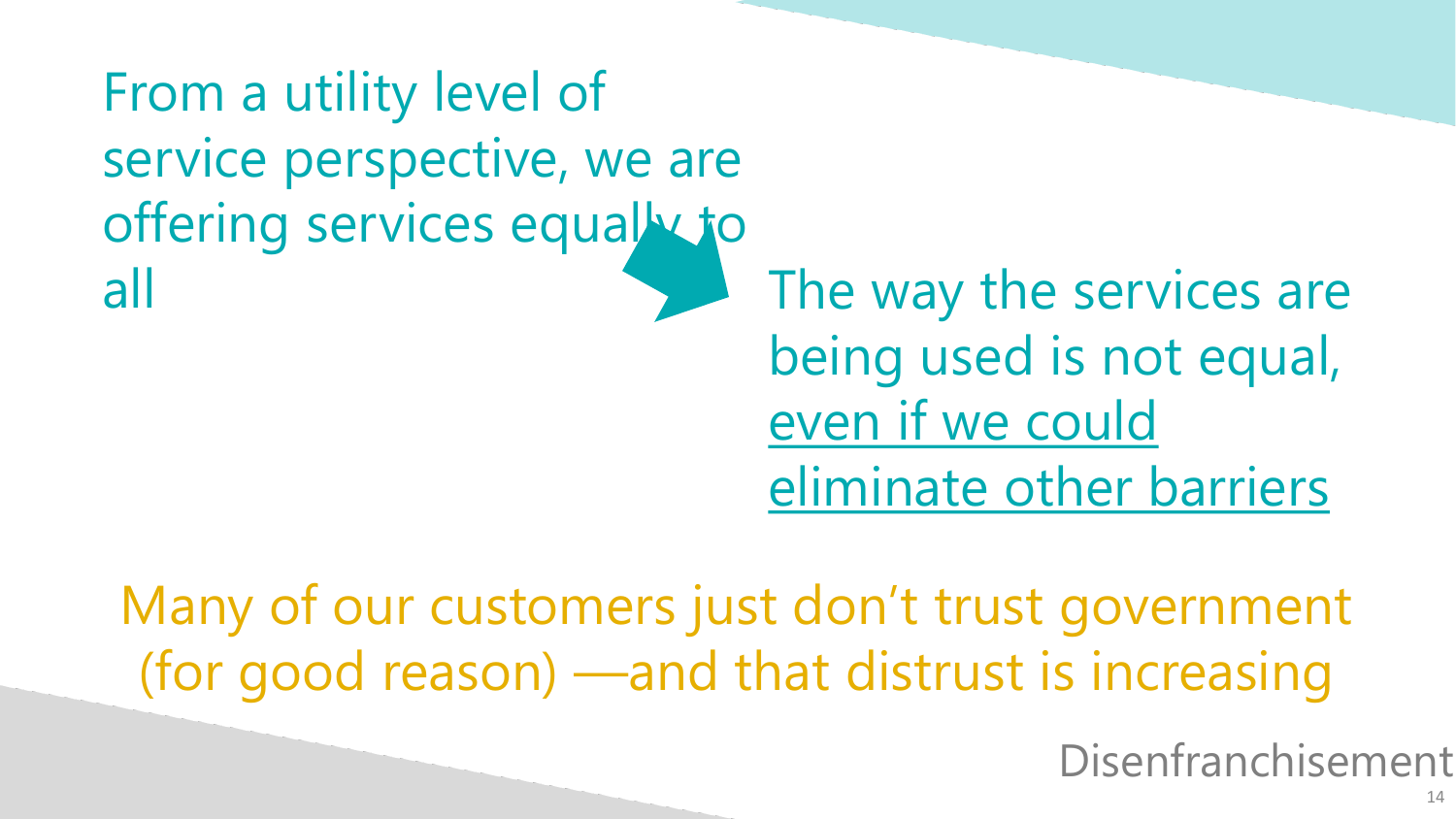#### What if?



McDonalds is now in charge of federal nutrition standards.

They release their first set of standards which includes a reduction in fruit and vegetable servings based on 'health research'.

How do you react?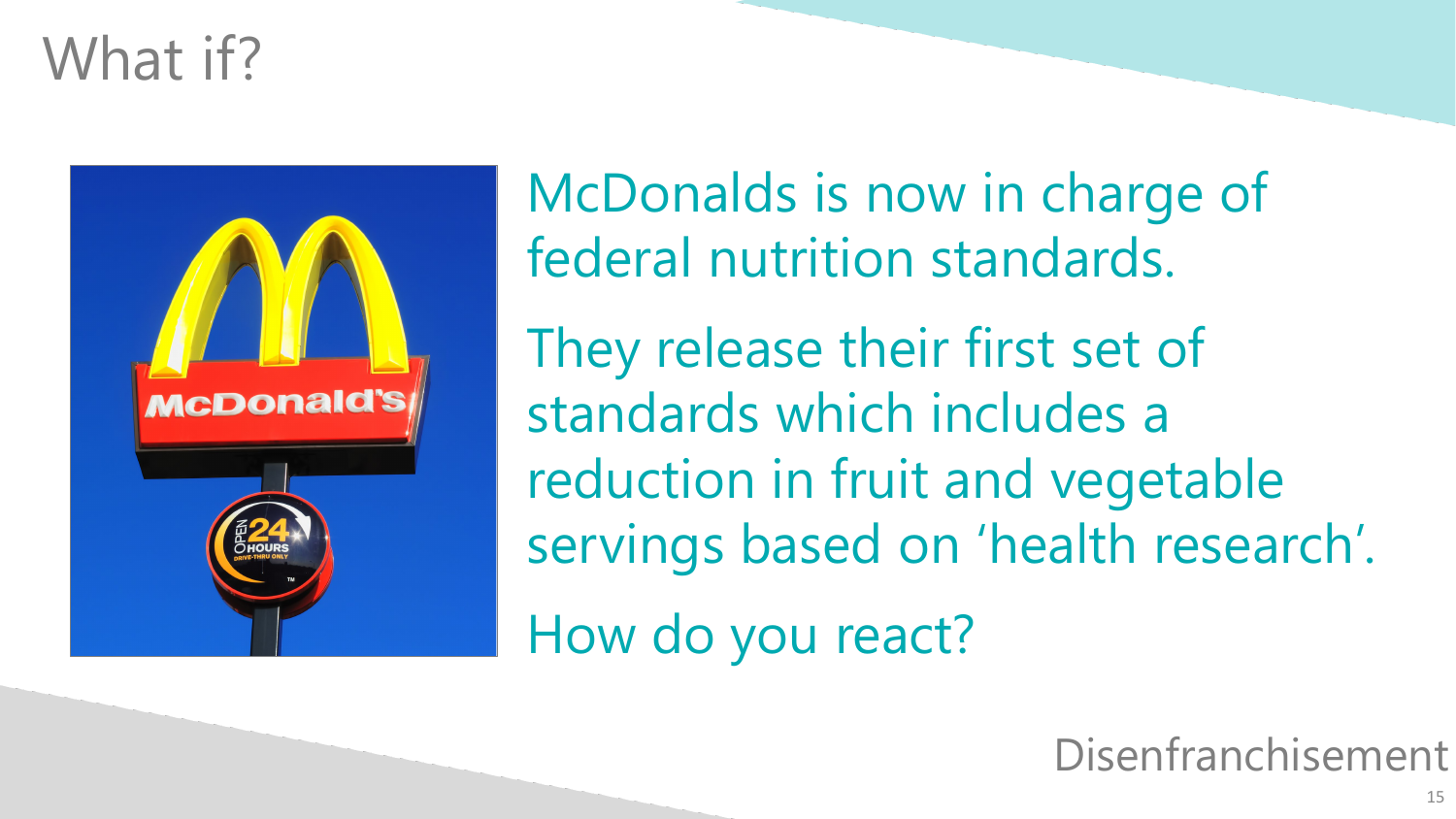Even when we reduce or eliminate other barriers, disenfranchisement creates inequitable access to services.

Building trust throughout our communities is fundamental to achieving equity (and a long and difficult process).

Resource

 $\subset$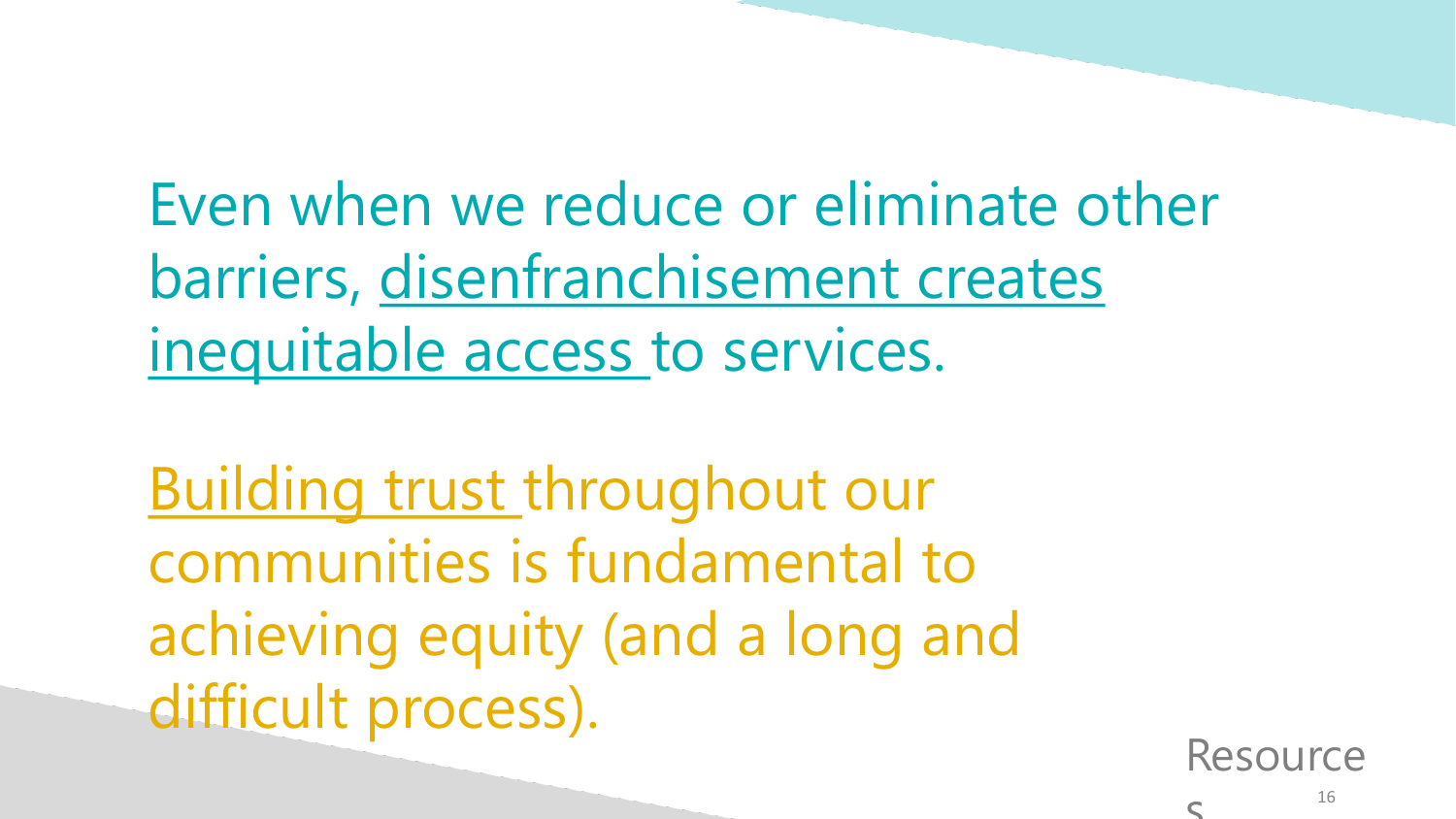### Today we are going to exercise that muscle and explore lived experience





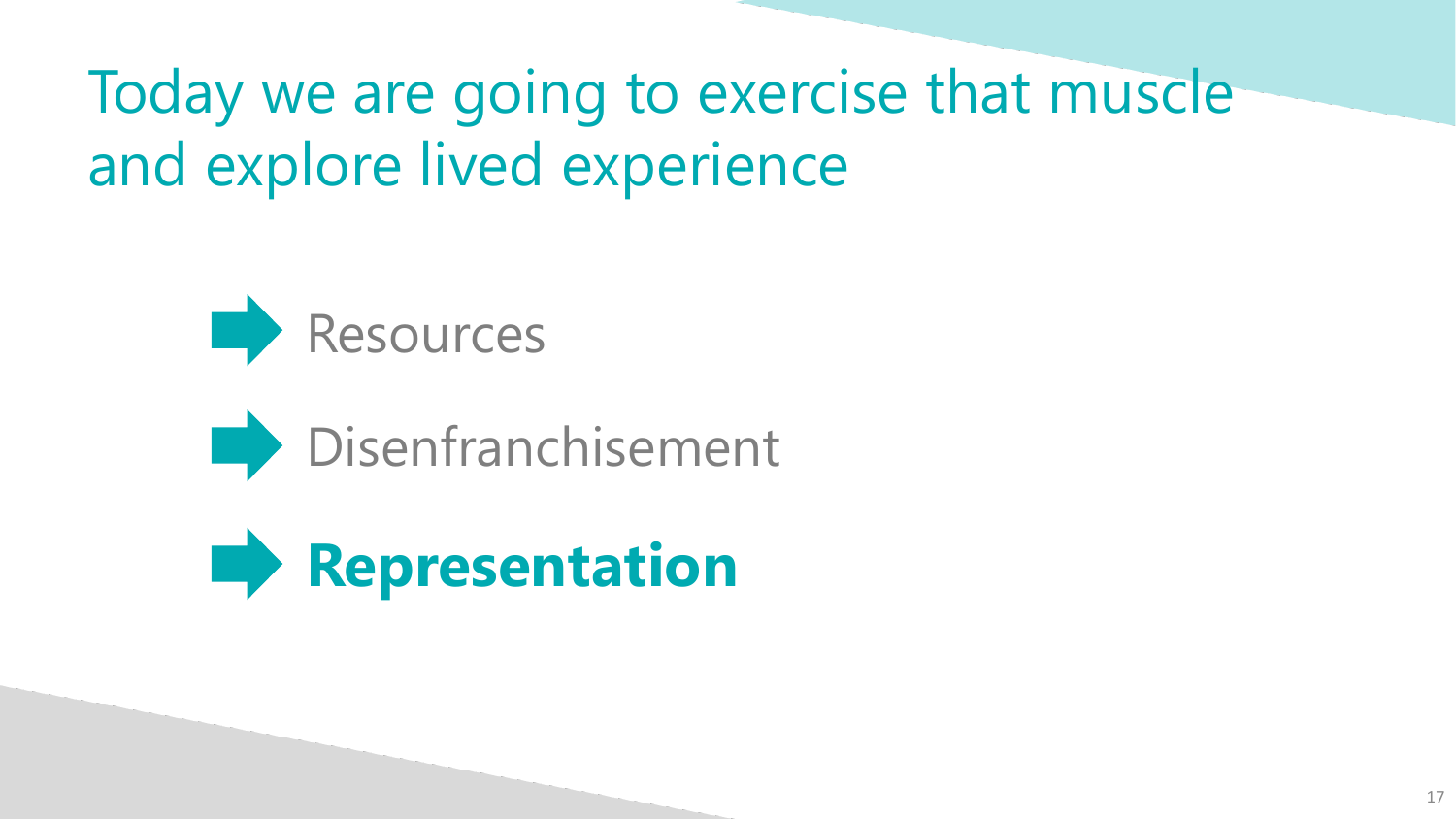## Standing out for being different—'other'

There are many examples where somebody may be a visible 'other'

- Transgender
- **Person of color**
- **EXECUTE:** Differently abled
- Only operations person in a meeting full of engineers Many of us have very limited experience of being conspicuously different

Representation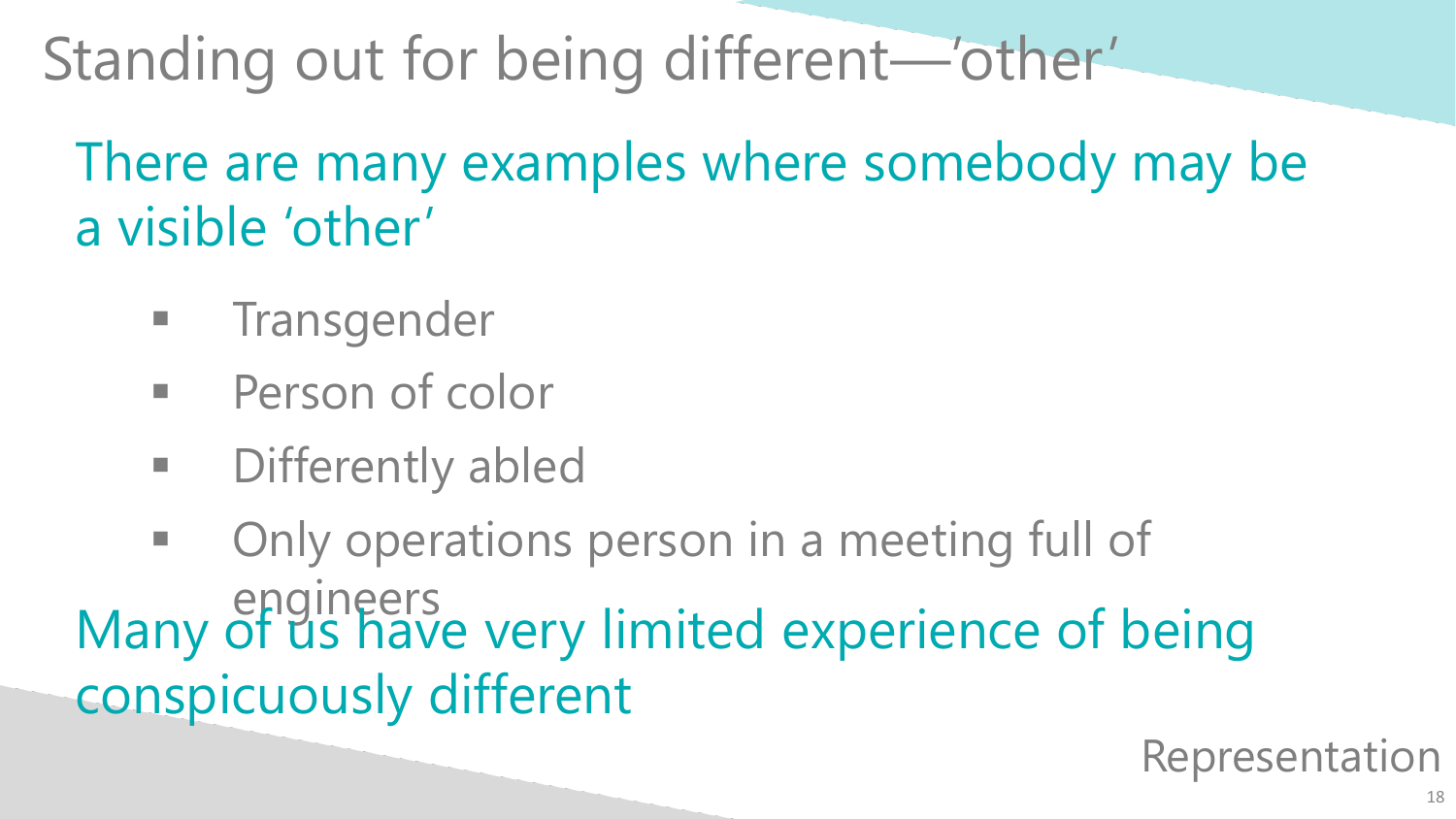Masks have interestingly provided many of us with an experience of being a visible 'other'.

True whether you are a person who does or does not – generally wear a mask Representatio

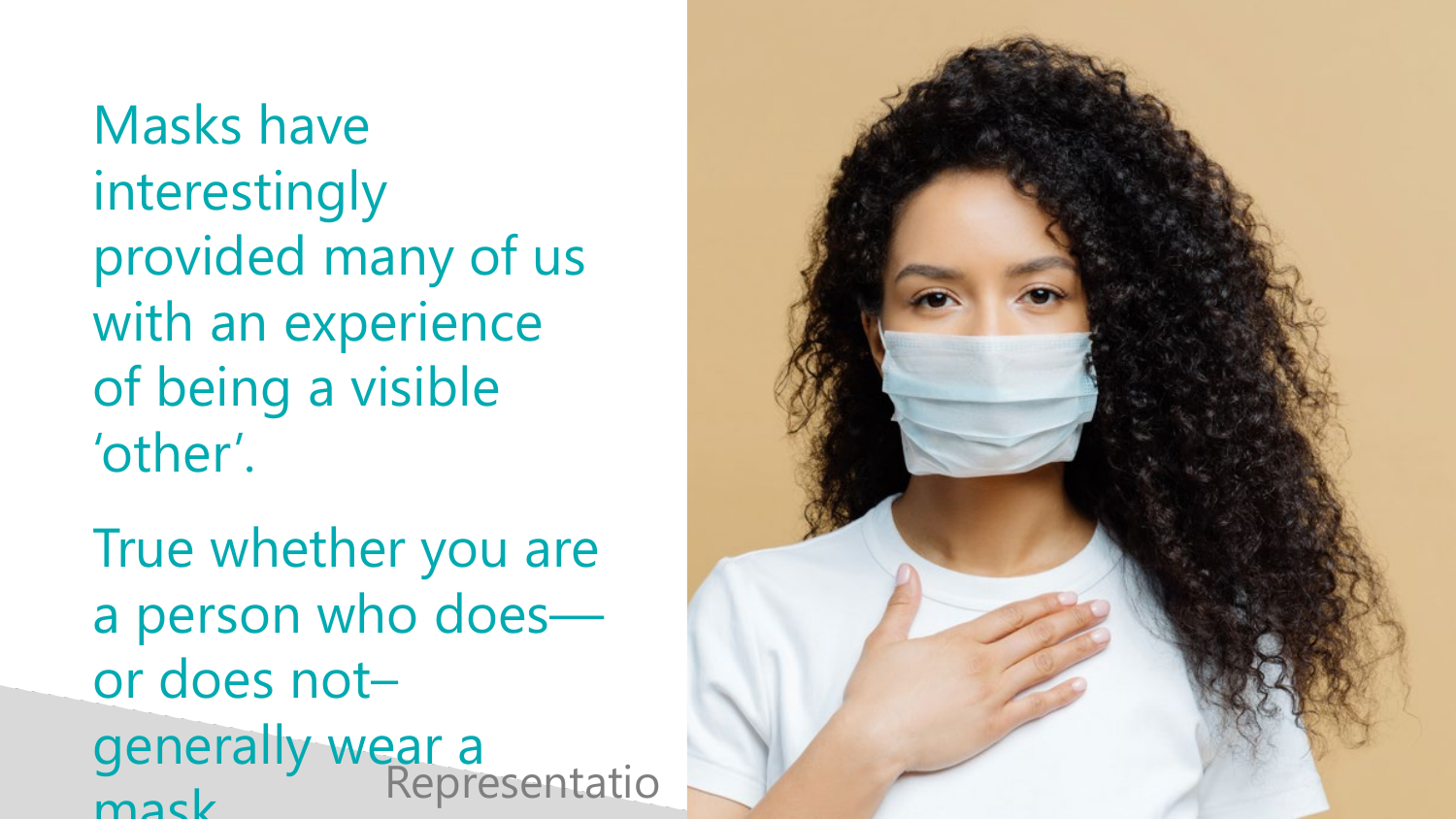What did it feel like to go somewhere new during the pandemic?

Hyper-aware of what other people are doing? Concerned about how much I may be standing out? Thinking about which places may be easier to be in Very aware of potential othering – "oh, she's one of those people"

Representation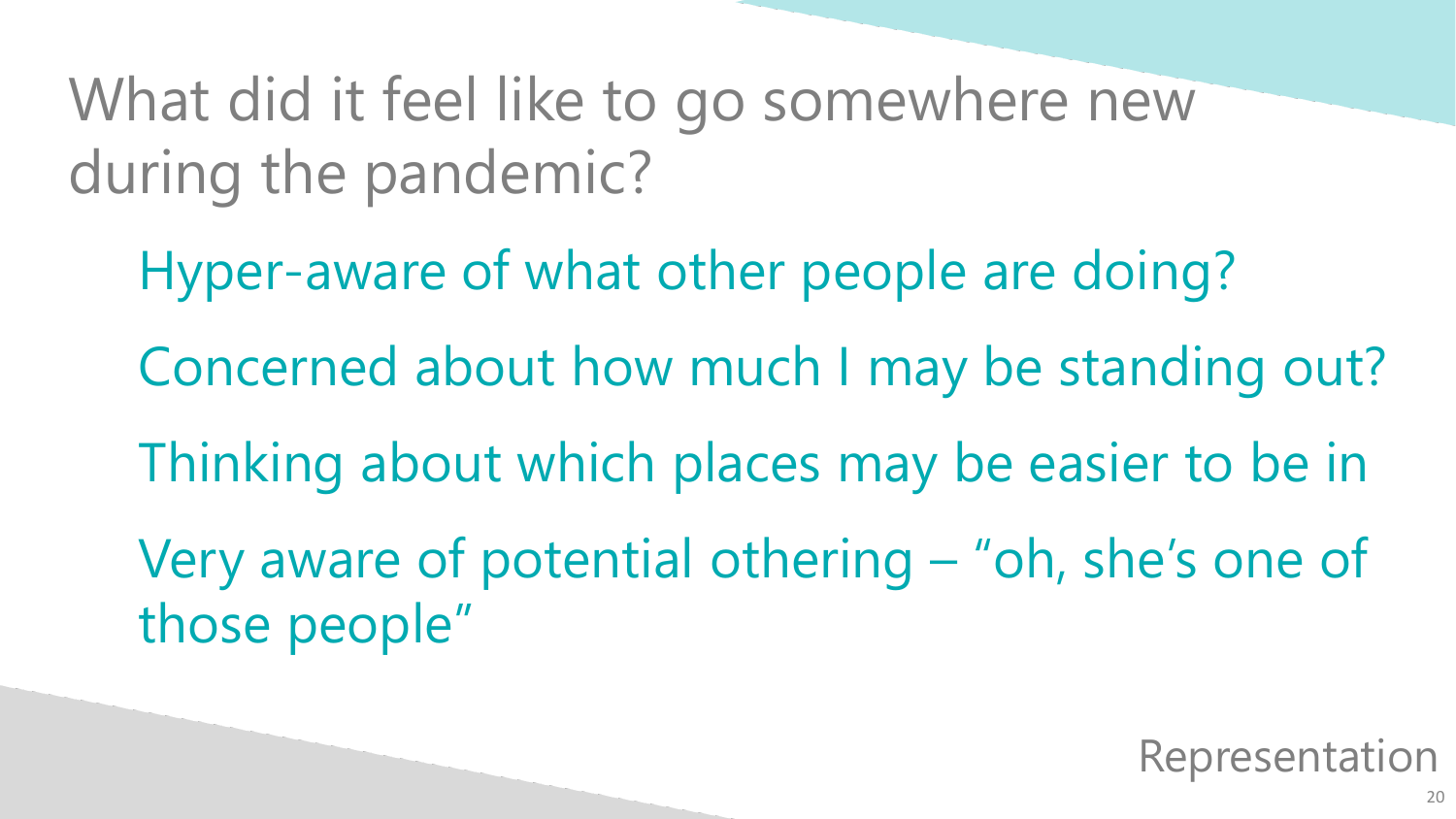Be mindful of the stress others can be other when they are a conspicuous 'other'. Building trust requires us to meet people where they are—being willing to put ourselves in the position of being the outsider.

Representatio

n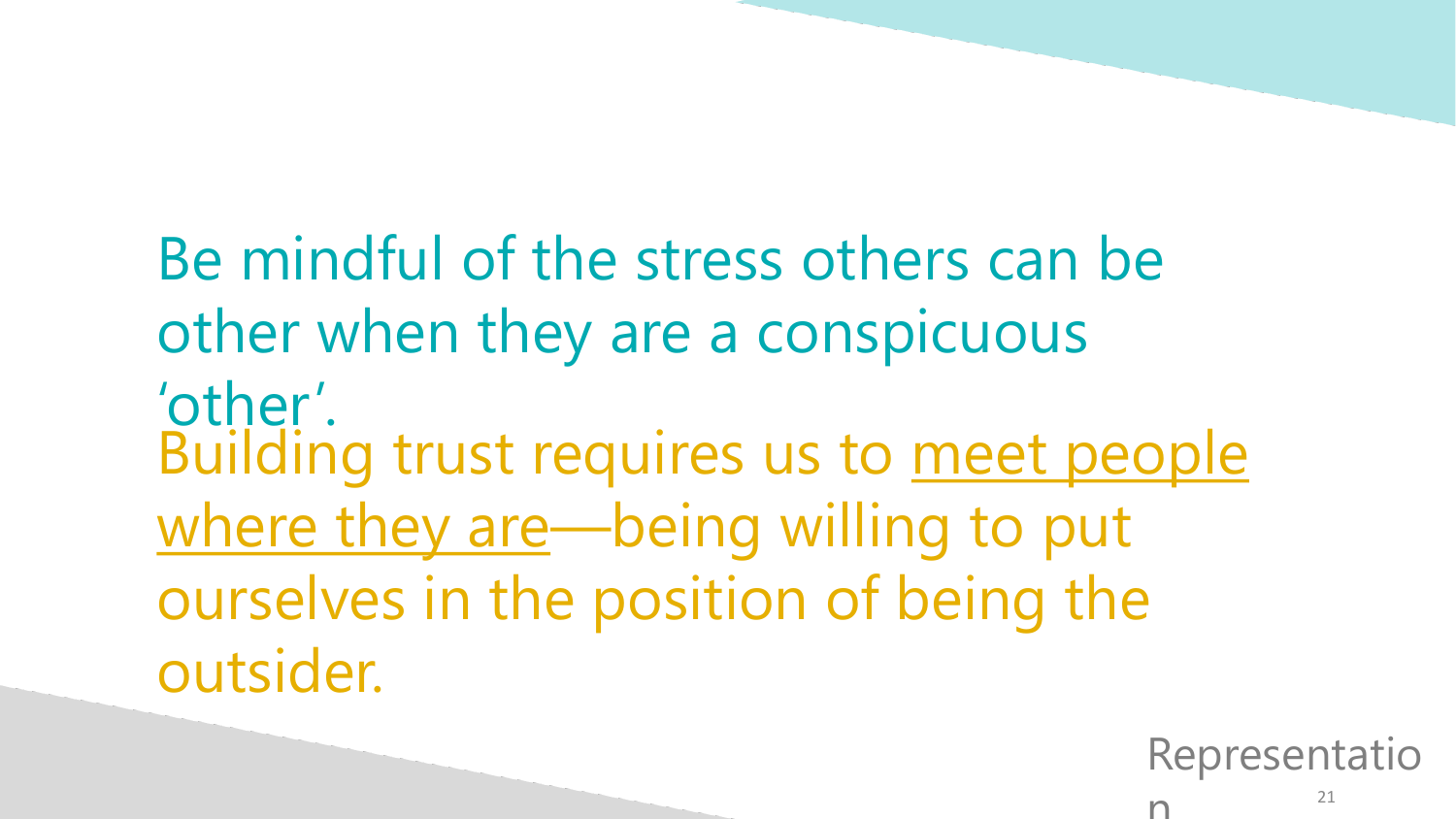We've talked about three ways of walking in another person's shoes today







#### How else could you walk in another's shoes?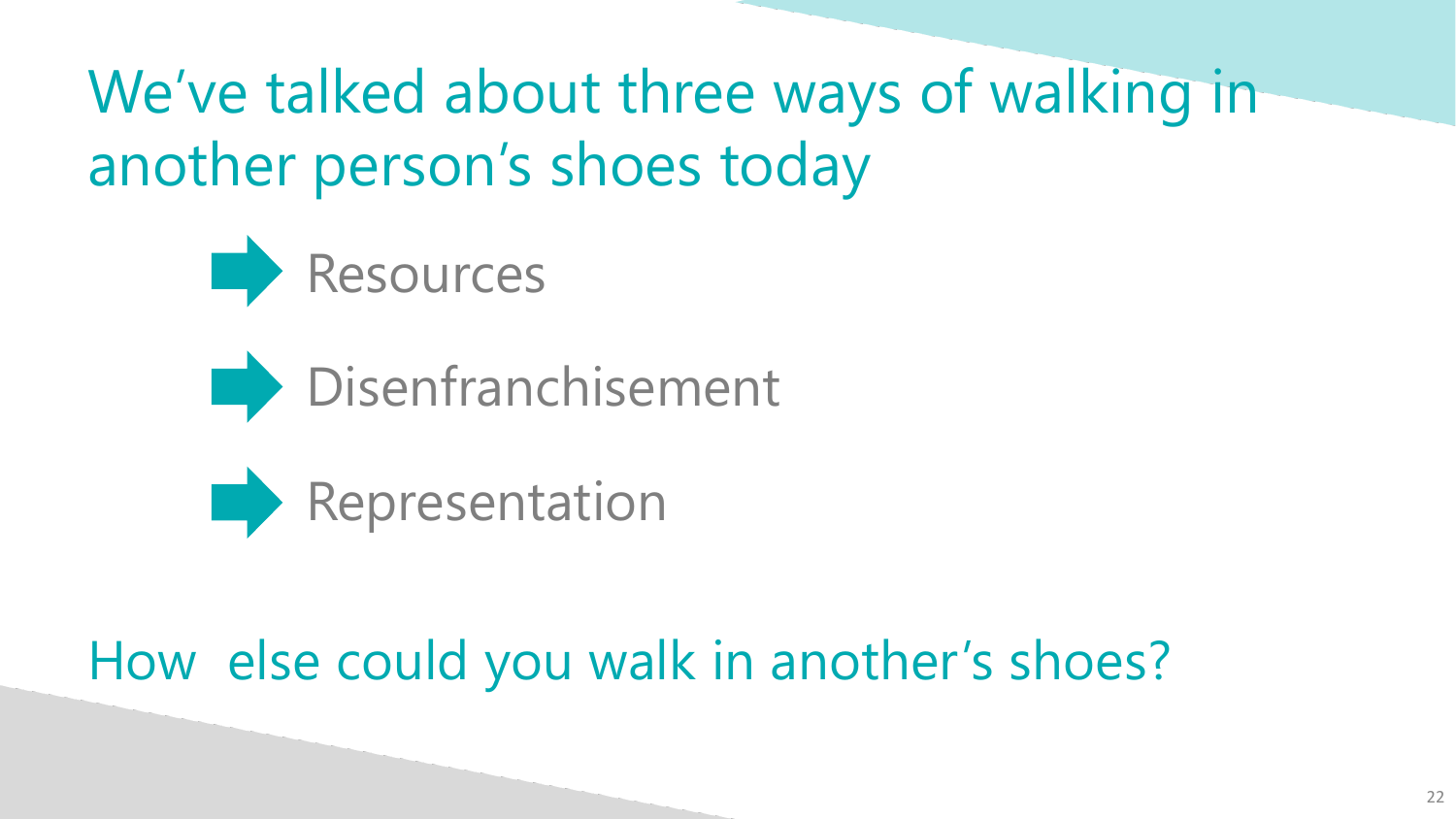I believe in the people in our industry and the work that we do,

and I believe we can learn to serve our communities even better.